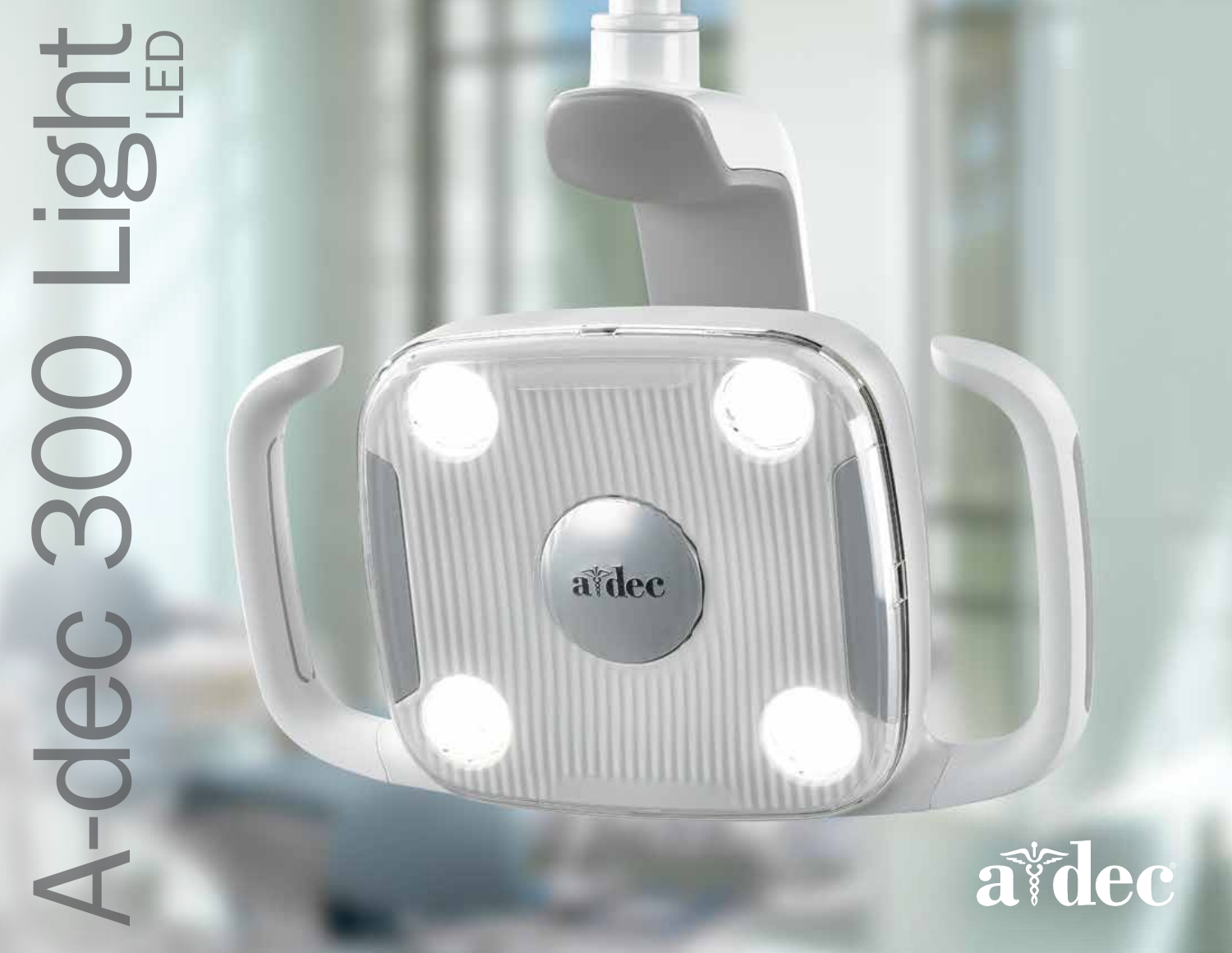

# Pure brilliance.

The first thing you'll notice about A-dec LED dental lights is the pure, neutral white light. Add our touchpad and all of the light modes and functions are available from one place. Your entire operatory is bright, clutter free and connected, which makes it easy on your eyes—and your patient's.



Backed by a 5-year warranty.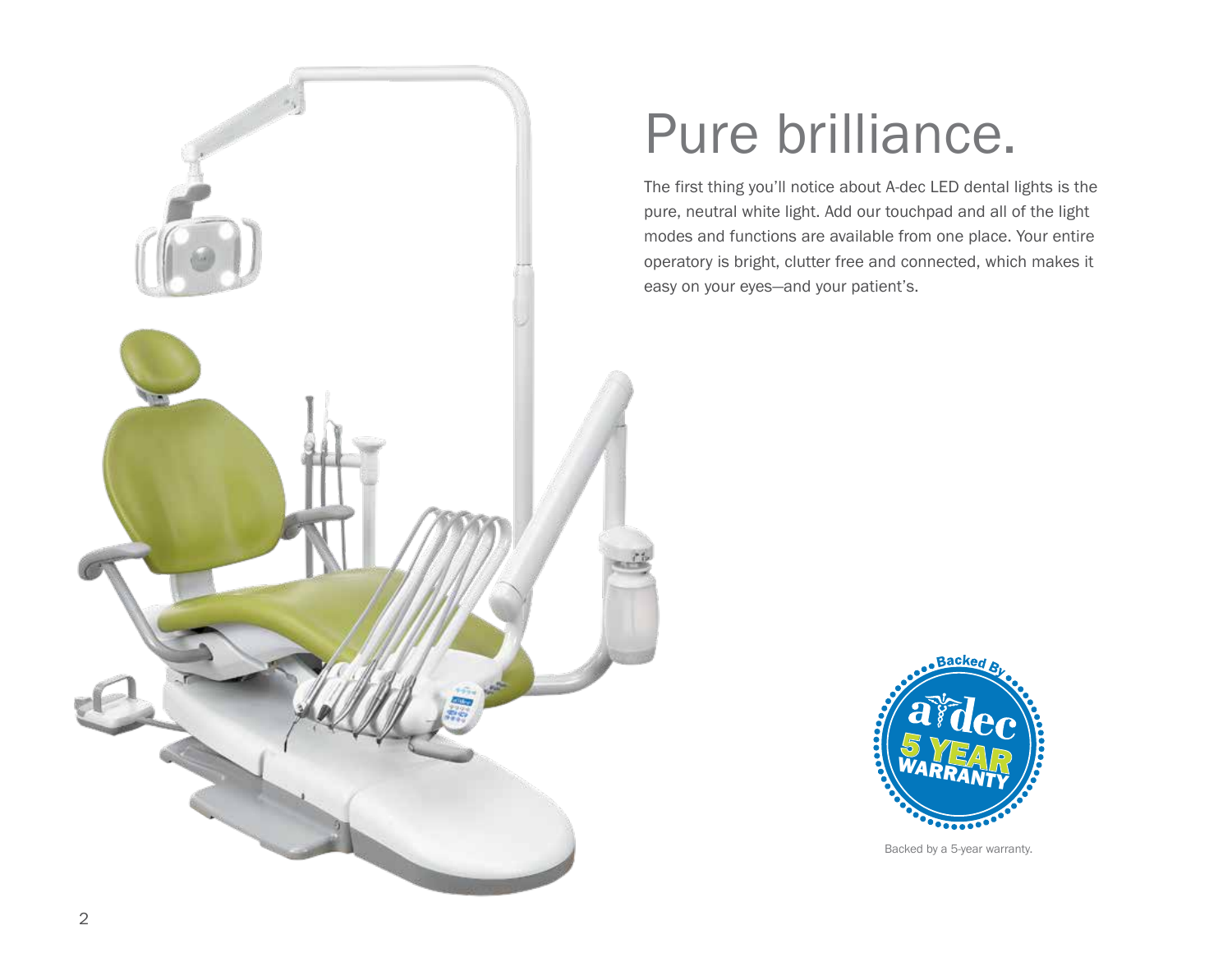# The difference is in the details.



PURE INNOVATION

Designed with silent passive cooling so the light stays cool and so do you.



SMART DESIGN

Designing and manufacturing in house means we control quality. That's why the large, ergonomic handles aren't just easy to grip: they're made from industrial grade resin that resists impact damage.



#### UNPARALLELED TESTING

"Good enough" just isn't. A-dec designs and tests our lights for a minimum 20-year life. So the light always works when you need it.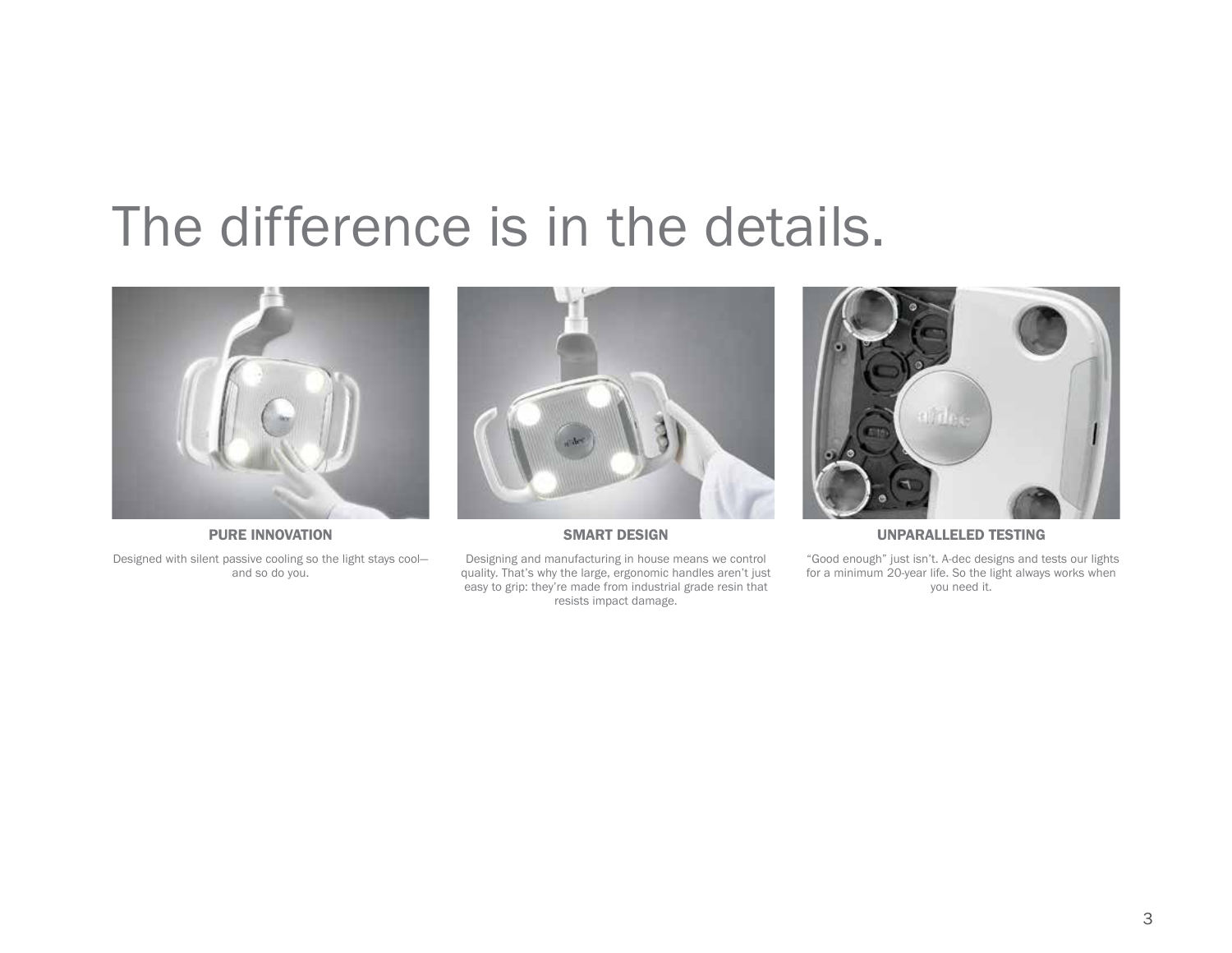## A-dec LED What color is natural?

Seeing colors as nature intended means an accurate representation and mix of the entire color spectrum. With true-to-life tones, a clear diagnosis is that much easier.

Solid performance. A-dec lights begin with proven parts, optically engineered specifically for dentists in their environment. A-dec LED lights are backed by a five–year warranty, but designed for a minimum 20-year life.

Easy on the eyes. Innovative light distribution creates a uniform pattern with a "stadium" effect to minimize shadowing, and feathered edge light pattern that reduces eye fatigue.

Exceptional illumination. A high color rendering index (CRI) of 94 mimics sunlight's clarity and floods the oral cavity with light that reflects colors accurately for soft and hard tissue

> diagnosis. This high-quality light pattern conforms to the latest ISO9680 standards for brightness, color, rendering and uniformity.

You can see the difference when compared to less refined LED operatory lights with a lower color **rendering index (CRI).** Low CRI rendering index (CRI).

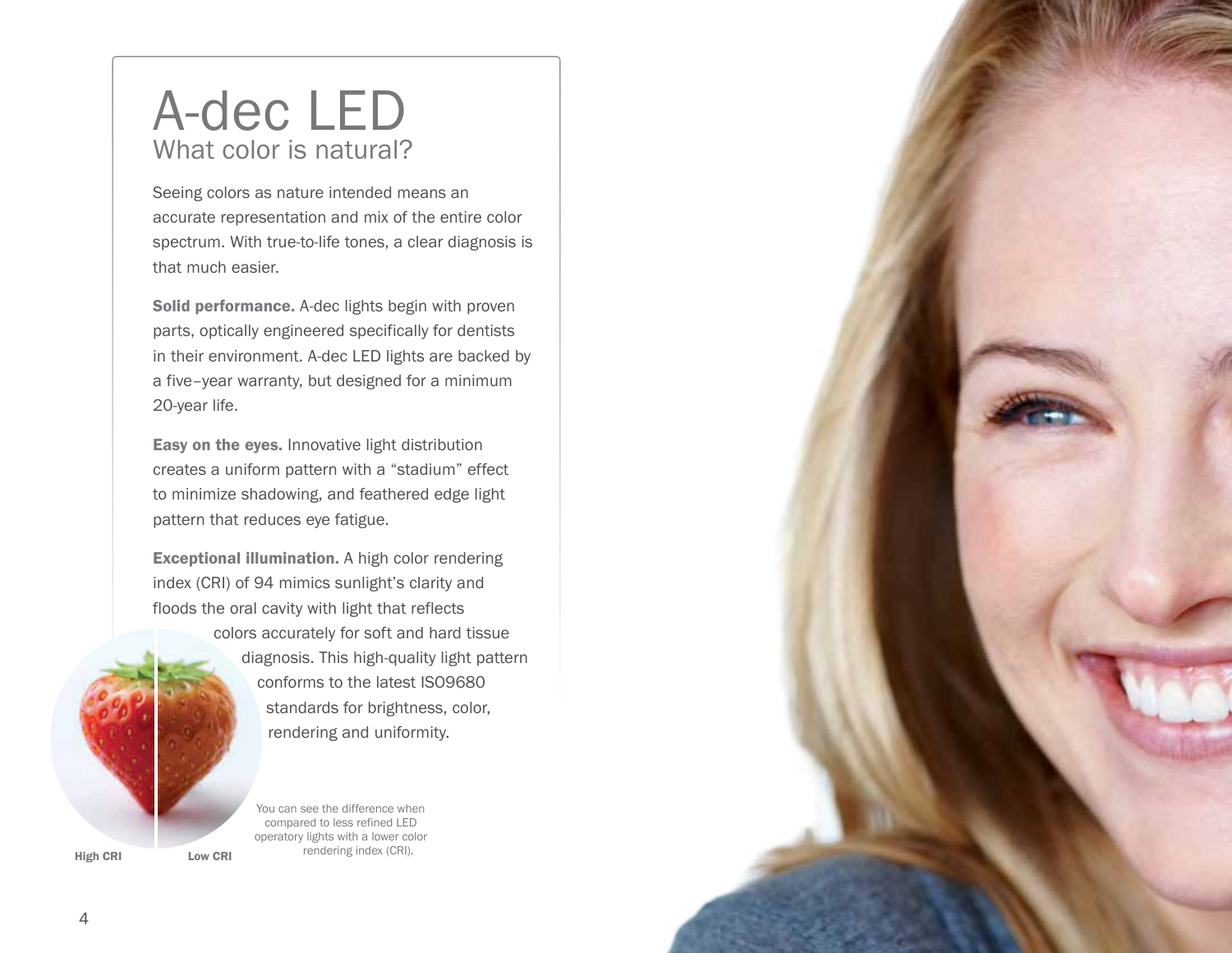Low power. No noise. No noise is good noise. The A-dec 300 uses a unique passive cooling method so there's no fan, and no radiant heat.

Ecologically and economically smart. A-dec LEDs consume 85% less power than halogen, without sacrificing brightness. Low heat and free of toxic chemicals, it produces little infrared light and close to no UV emissions. And, with a life expectancy of 40,000 hours, you'll never have to change a bulb.

Perfect white light. Neutral is everything. The color of light, measured in Kelvins, affects everything you do as a doctor. Consistent 5,000K illumination produces a balanced clean, white light that replicates natural sunlight.

| 8.000K                        |  |
|-------------------------------|--|
| 7,500K                        |  |
| 7,000K - Daylight with Clouds |  |
| 6,500K                        |  |
| 6,000K                        |  |
| 5,500K - Direct Sun           |  |
| 5,000K - Neutral White Light  |  |
| 4,500K                        |  |
| 4,000K                        |  |
| 3,500K                        |  |
| 3.000K                        |  |
| 2,500K - Incandescent Bulb    |  |
| 2,000K                        |  |
| 1,500K - Candlelight          |  |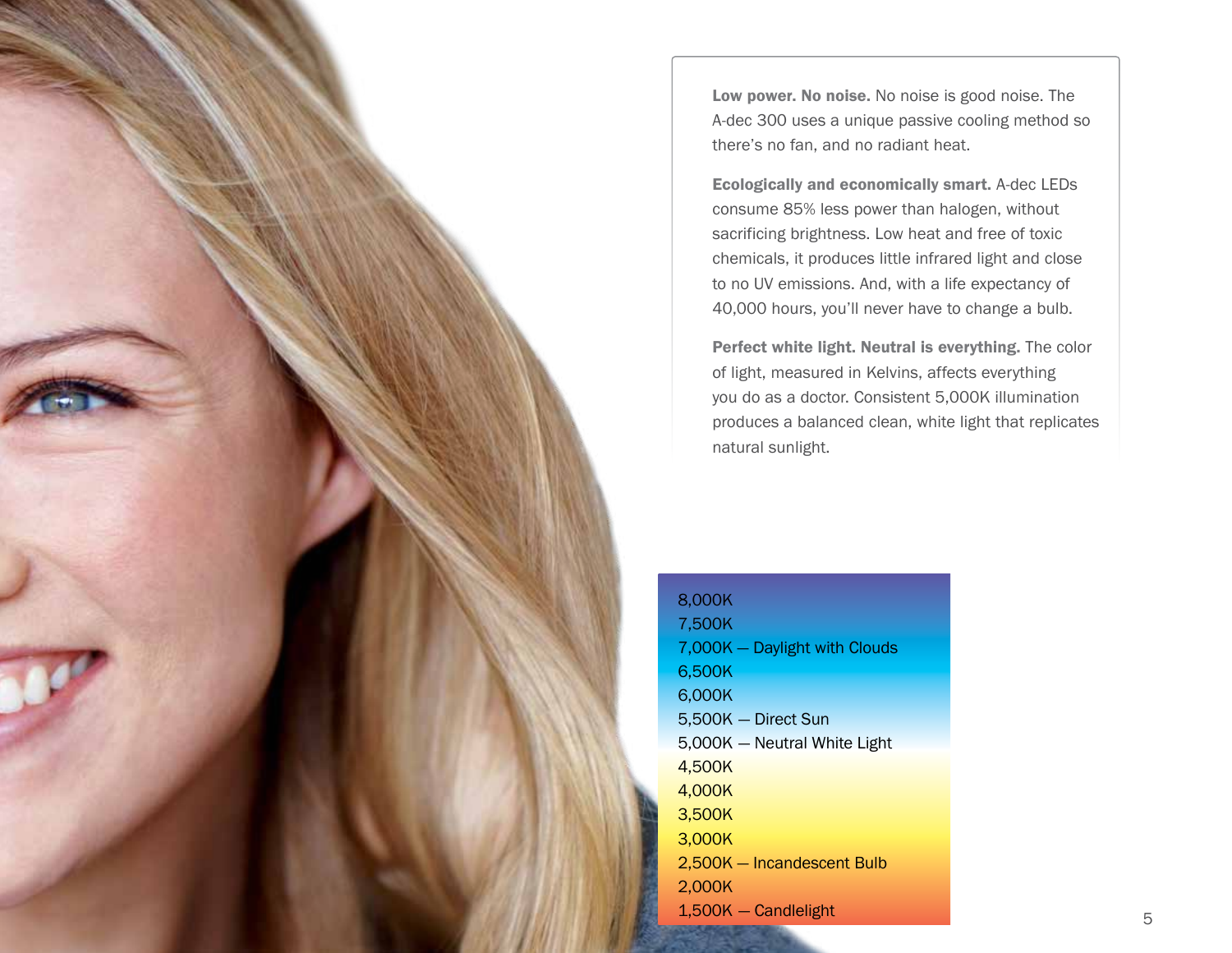

## A-dec 300 LED **NEW**

There is a light that's just right for everyone. The new A-dec 300 was designed specifically for those who want the clarity and accuracy of the A-dec 500 LED, in a simple, economical version that's anything but a compromise.

#### A-dec 300 LED Light

A-dec 300 LED light choices

— Integrated (data communication system "DCS") with A-dec touchpad. C*ontrolled via push button on light head or through integration with A-dec touchpad.* 

— Non-integrated with manual switch. *Limited to control via push button on light head. Available only on Performer or A-dec 200.*

| Feature                        | <b>Description</b>                                                | Why it's important                                     |
|--------------------------------|-------------------------------------------------------------------|--------------------------------------------------------|
| Stadium lighting               | 4 bright white LEDs                                               | Reduces shadowing                                      |
| Light intensity<br>(two modes) | High: 25,000 lux (2323 fc)<br>Low: 8,000 lux (743 fc)             | Enough light to do the<br>job right                    |
| Thermal output                 | 51 BTUs (halogen average 325 BTUs)                                | No radiant heat                                        |
| Composite mode                 | Yes - 8,000 lux (slow cure)                                       | Allows more work time                                  |
| Color temperature              | 5.000K                                                            | Accurate color<br>matching                             |
| Light pattern                  | 3.8" x 5.7" at 27.6" focal distance<br>(95 mm x 145 mm at 700 mm) | Lights oral cavity, not<br>patient's eyes              |
| Feathered edge                 | Yes                                                               | Reduces eye fatigue                                    |
| Lifespan                       | 40,000 hours (~20 years)                                          | Never change a bulb                                    |
| Rotational axes                | 3-axis: horizontal, vertical, diagonal                            | Choose optimal<br>ergonomic positioning                |
| Compatibility                  | A-dec 500, A-dec 400, A-dec 300,<br>A-dec 200, Performer          | Select the option<br>that works with your<br>equipment |

Note: Composite mode is an industry accepted term, not intended to meet the 2014 ISO 9680 5.2.10 standard.



A-dec LEDs provide uninterrupted performance for 20 years, while consuming 75-85% less energy than halogen technology.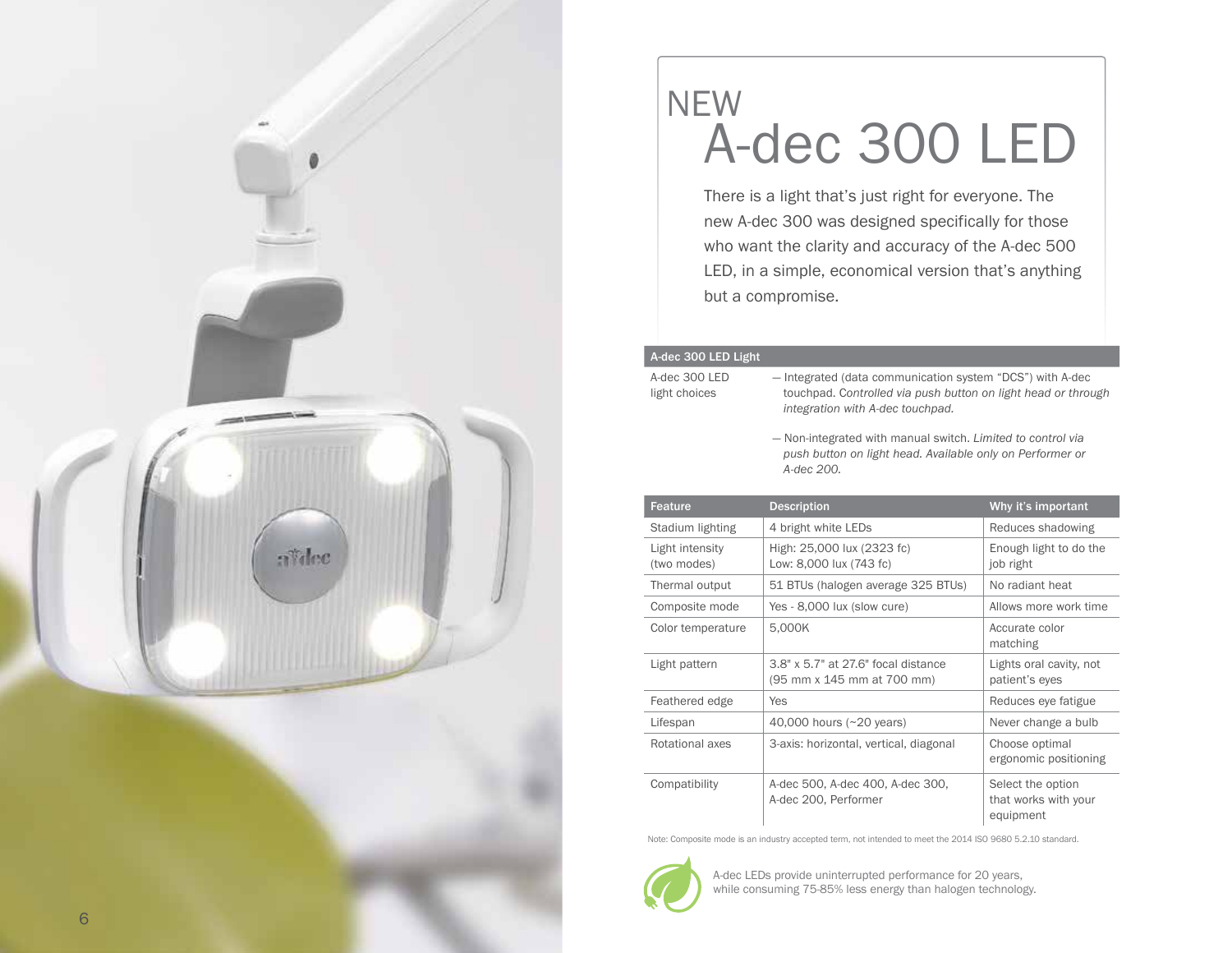### See the advantages.



#### UNLIMITED POSITIONING

540°of horizontal rotation mean that you can rotate the light 1½ times in either direction. Combine that with 120° head tilt and 80° diagonal adjustment, and perfect placement is a sure thing.



TOUCHPAD CONTROLLED

Programmable buttons automatically turn light on when the chair back reclines, and powers it off when the chair moves to entry/exit position *(requires A-dec touchpad)*.



A simple bump lets you control the light, even during procedures.



CLEAN AND SIMPLE

With asepsis in mind, the light shield fits flat and tight to prevent dust accumulation inside. Barrier ready touch surfaces make it easy to clean the outside, too.